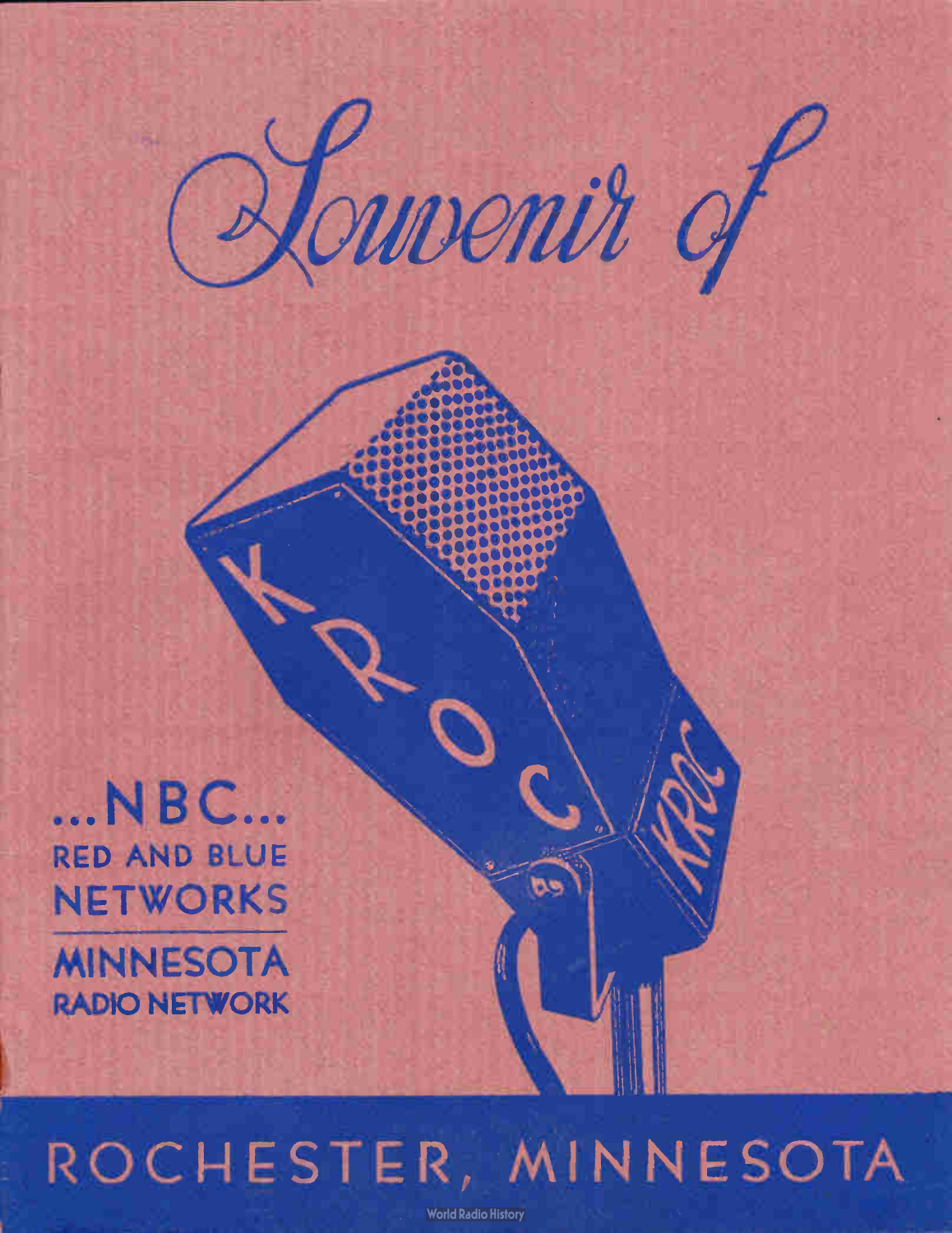

### ROCHESTER

#### Fourth Largest City in Minnesota

Rochester, the world famed city of 40,0oo residents and transients daily, center of Minnesota's wealthiest farming region, is the ideal point for meetings and conventions, with its airect connections by hiway, train, bus, and<br>plane; its 40 hotels and its unexcelled assembly and<br>recreation facilities.

Half million dollar Mayo Civic Auditorium seating 6500 people.

Home of famous Mayo Clinic, visited by 300,000 transients annually.

Industries include: Canning of Peas and Corn, manufacturing of Condensed Milk, Oil Burners, Sky Lights, Cosmetic and Drug Products, Parts for Portable Radios and Phonographs, Carburetors, Cabinets and Mill Work.

POPULATION:-Growth of Rochester

1910 7,844 1930 20,621 1940 .................30,000 official directory estimate plus 10,000 transients daily

#### IMPORTANT CITIES IN PRIMARY AREA 1939 Official Directory Estimates

| Faribault 16.230 | Lake City  4,126     |  |
|------------------|----------------------|--|
| Austin 17,109    | Wabasha  2,802       |  |
| Red Wing 13,403  | Spring Valley  2,110 |  |
| Owatonna 10,100  | Kenyon  2.076        |  |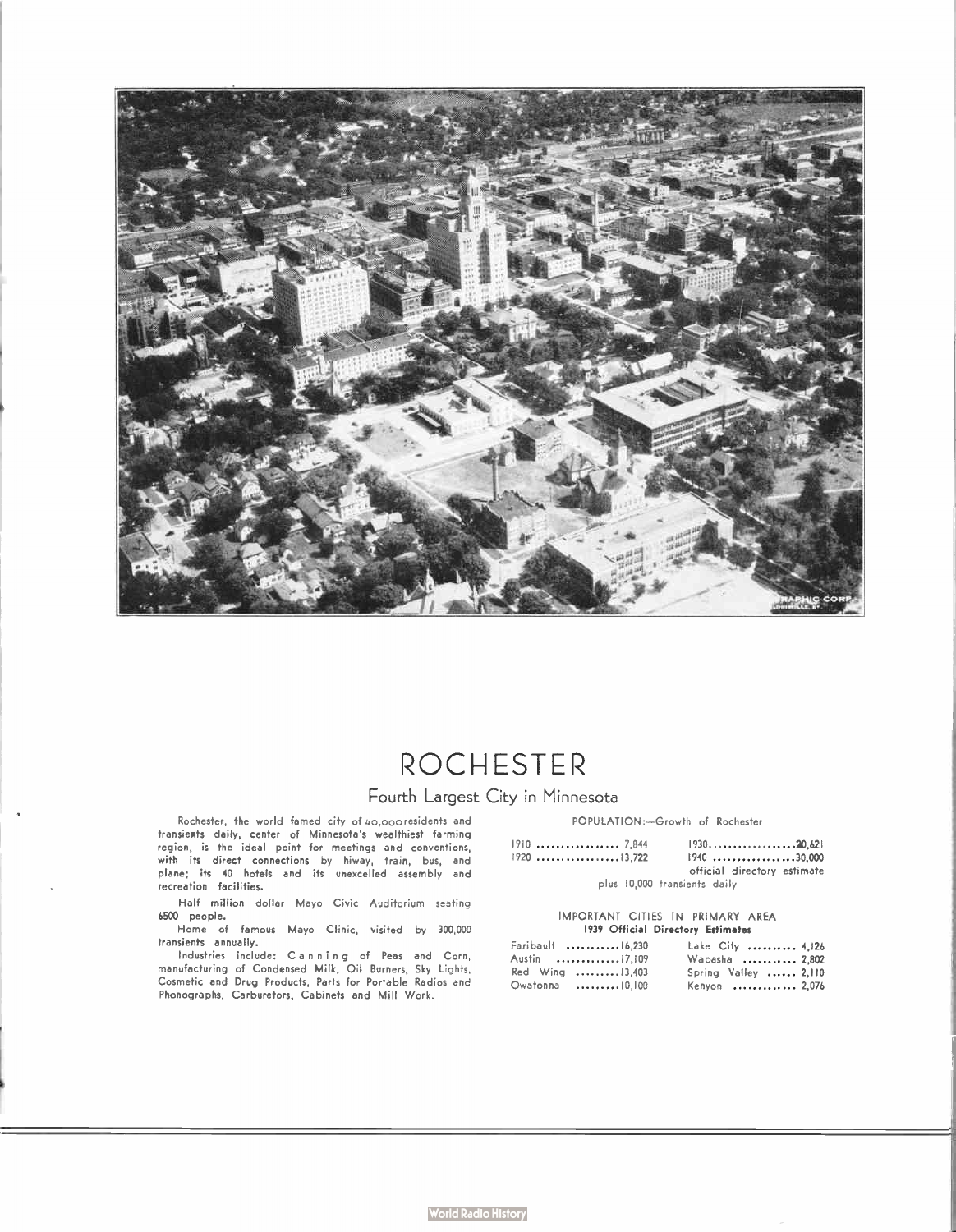

#### 100 First Avenue Rochester, Minnesota

KROC's studios, now located in the new 100 First Avenue<br>K Building, mark the first time in the history of the entire Northwest that studios have been designed and constructed expressly for that purpose from the ground up. The new quarters meet every exacting technical requirement the industry demands for perfection in broadcasting.

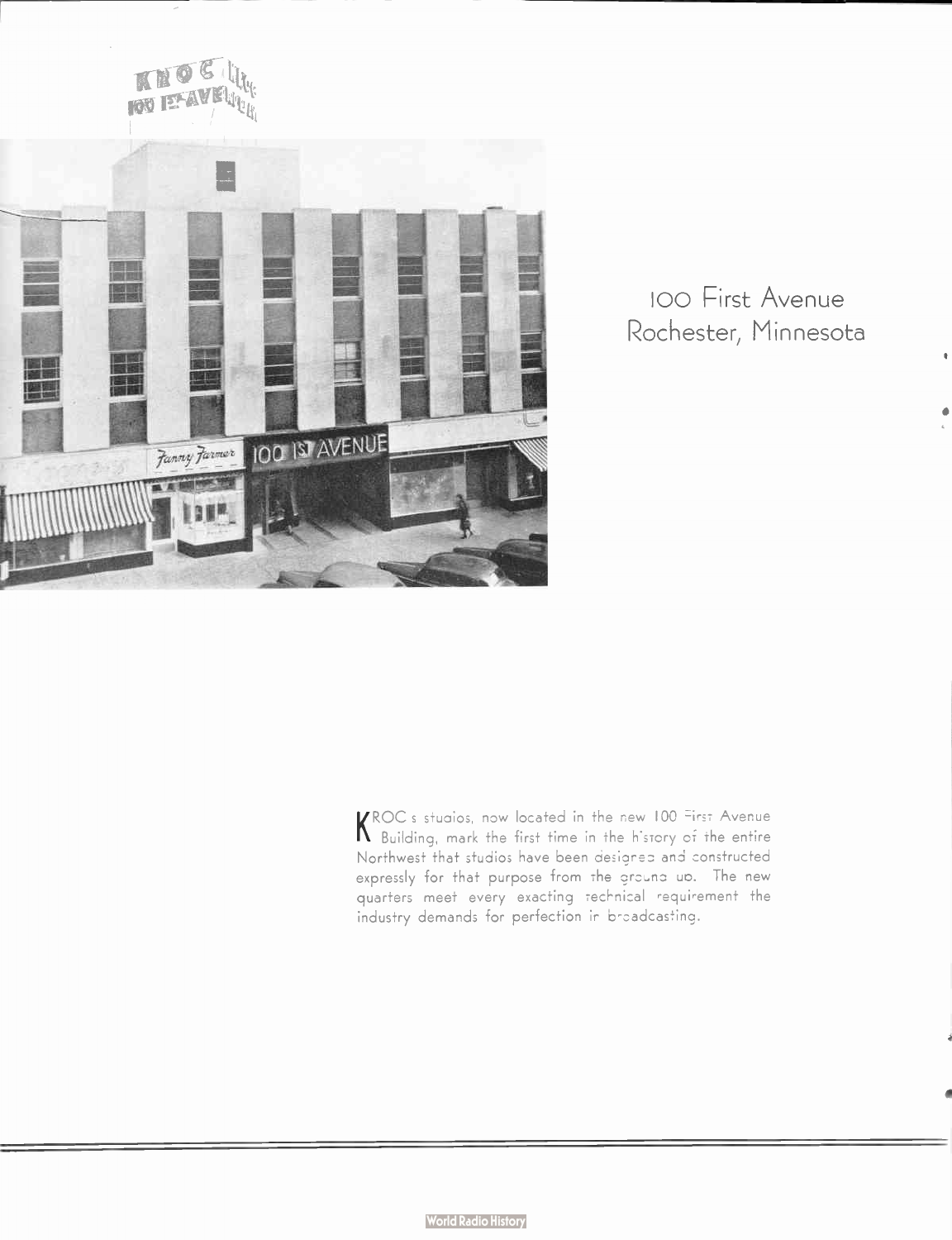

THE modern decorative treatment ot the lobby and<br>executive office, panelled in walnut and furnished in executive office, panelled in walnut and furnished in pleasing color ensembles provides additional evidence of KROC's efforts to give Southern Minnesota the most modern in broadcast studios.



Executive Office and Audition Room

## KROC Lobby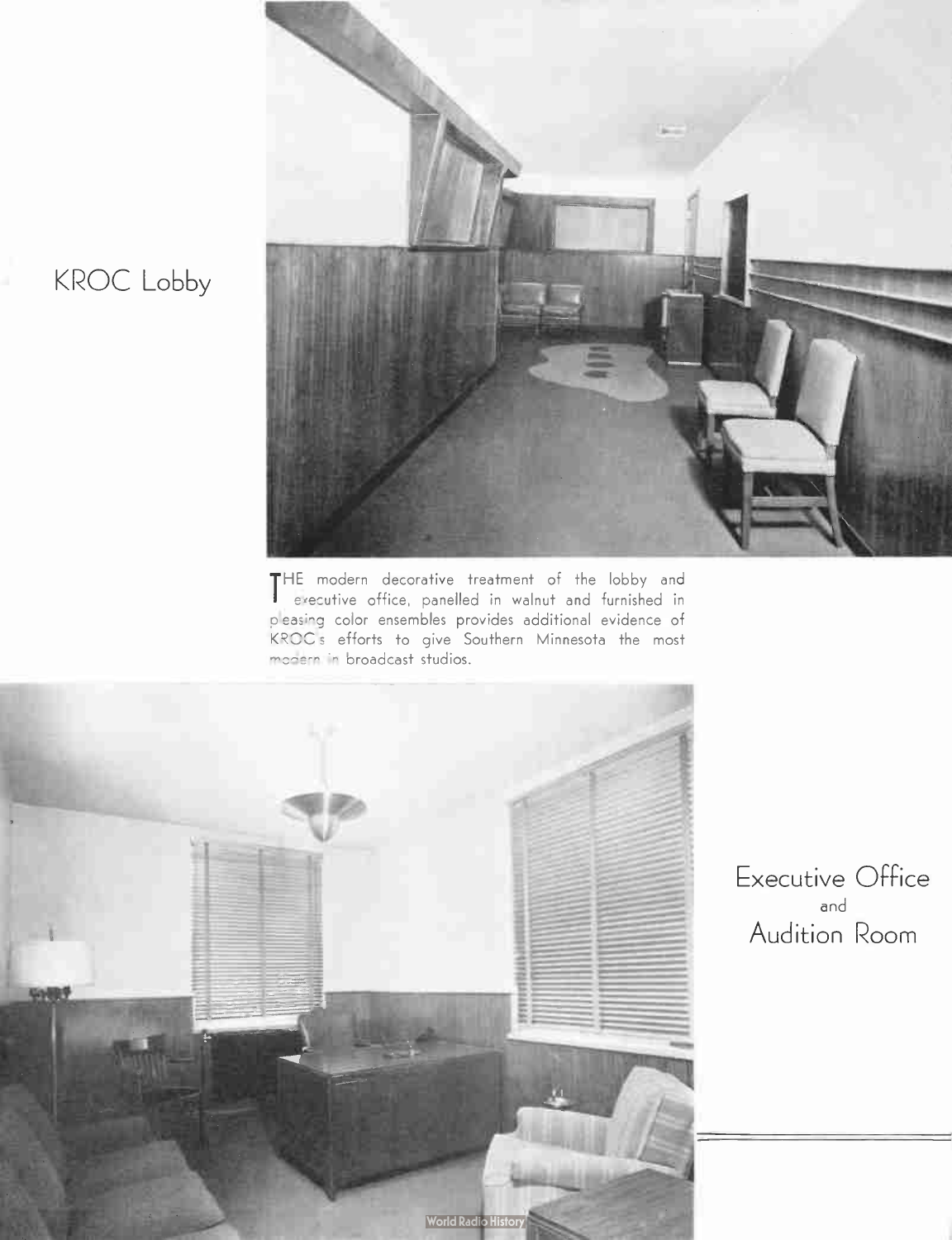

Studio "A"

THE accoustical treatment, a vital factor in broadcasting<br>Was accomplished by the use of transite, a hard-surfaced was accomplished by the use of transite, a hard-surfaced material closely perforated and backed by rock wool. This construction makes, literally, a room suspended within a room to effectively prevent sound reflection in the studio and transmission of exterior noises into the room.

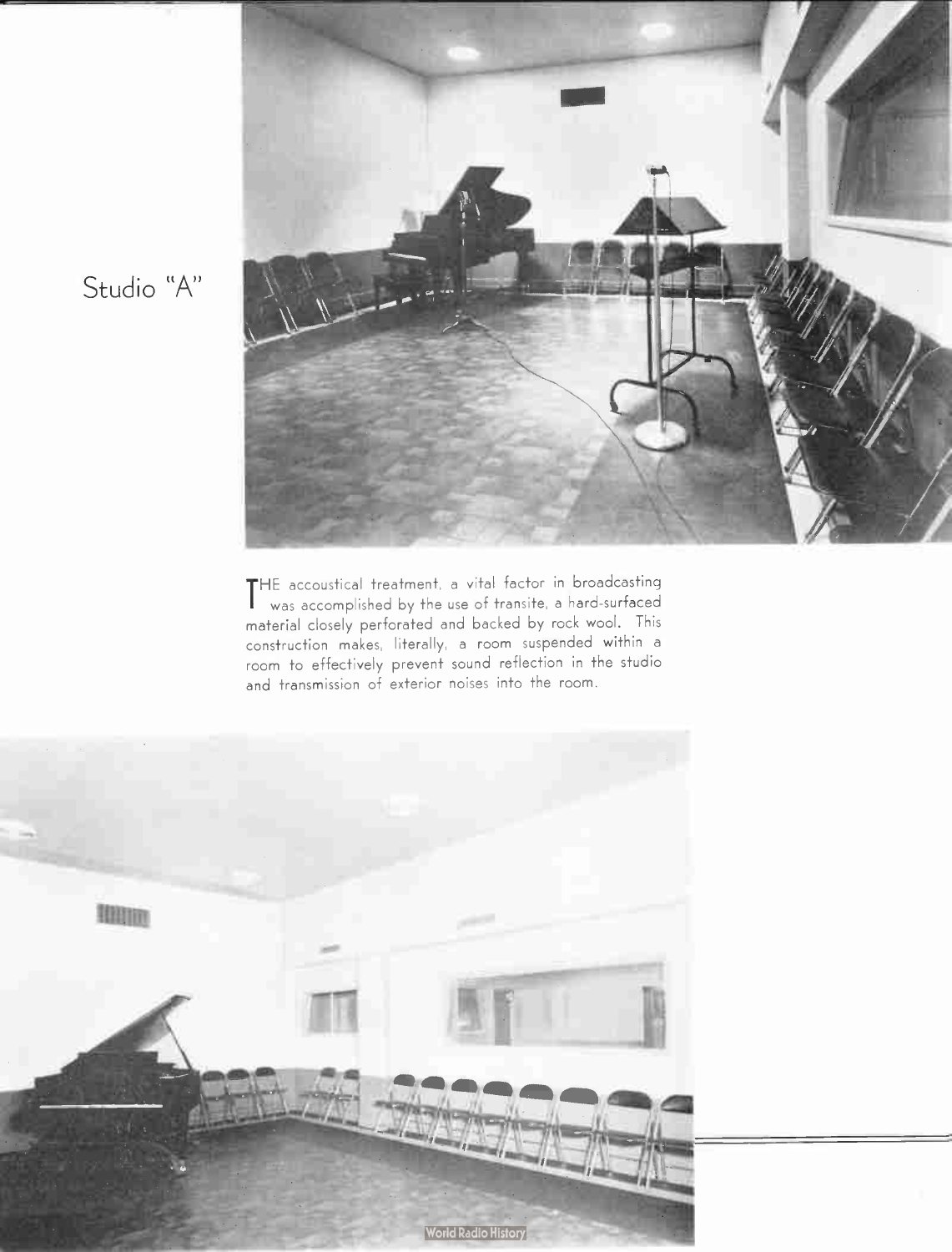

Studio "B"

THE studio lighting system is recessed into the ceiling and<br>The lights are covered by concentric grills. As an THE studio lighting system is recessed into the ceiling and example of extreme caution taken to avoid foreign noises during broadcasting, these concentric louvres were all spot welded to prevent sympathetic vibration caused by certain musical tones. Double plate glass windows were installed to prevent sound "leakage," but the novel feature is the slope of the glass to preclude sound reverberation and prevent light reflection.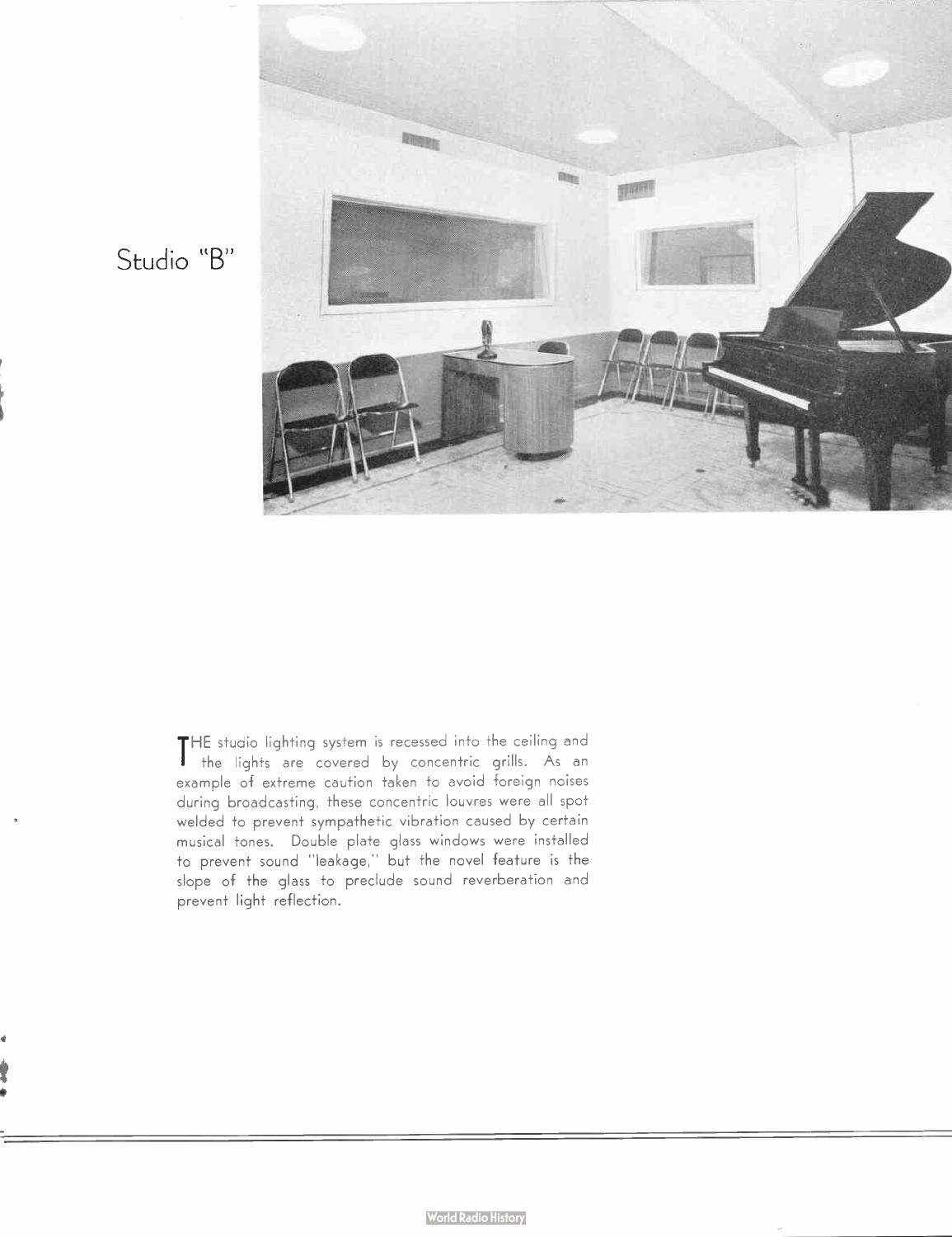

THE "heart" of KROC's activities is in the complex<br>Pequipment installed in the control room situated equipment installed in the control room situated between Studios "A" and "B." Centered in the room is the latest control panel which enables the engineer to keep in touch with six different programs simultaneously. Nothing has been overlooked to render the equipment as reliable, efficient and up-to-date as possible.



Control Room

#### News Room

THE newsroom, located in a private lobby<br>with entrances to the studios, contains with entrances to the studios, contains a World News teletype wire service in operation 20 hours a day, has a ceiling of sponge accoustic" which acts as a sound absorber and effectively prevents transmission of exterior noises into the studios.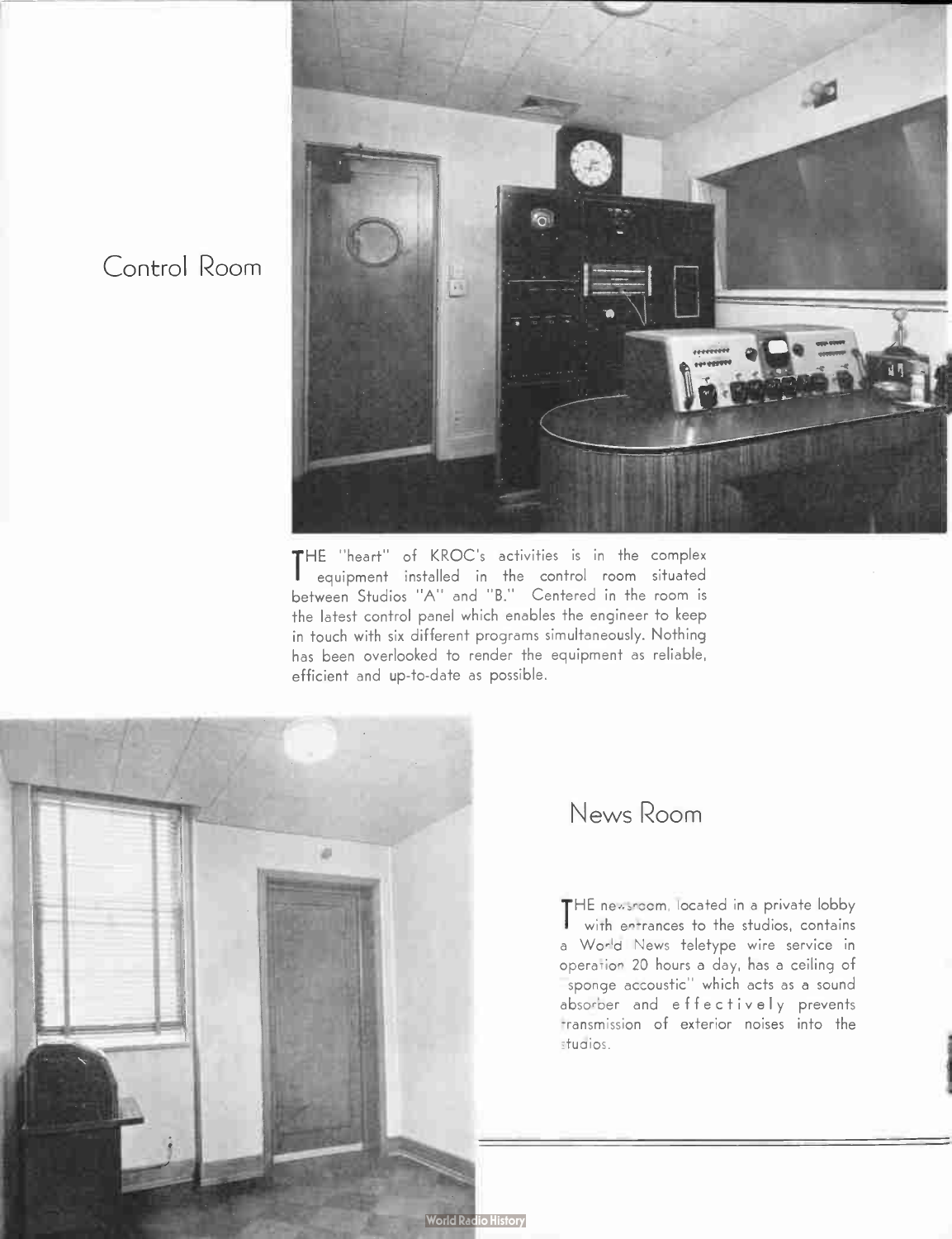

#### Continuity Room

THE continuity office, commercial office, and business<br>The fice (not pictured), are designed for maximum office ( not pictured), are designed for maximum efficiency. Like the lobby, they are illuminated by tubular fluorescent lights. The entire suite of offices and studios is completely air conditioned, effecting a change of clean, cool, humidified air every three minutes.



**Commercial Office**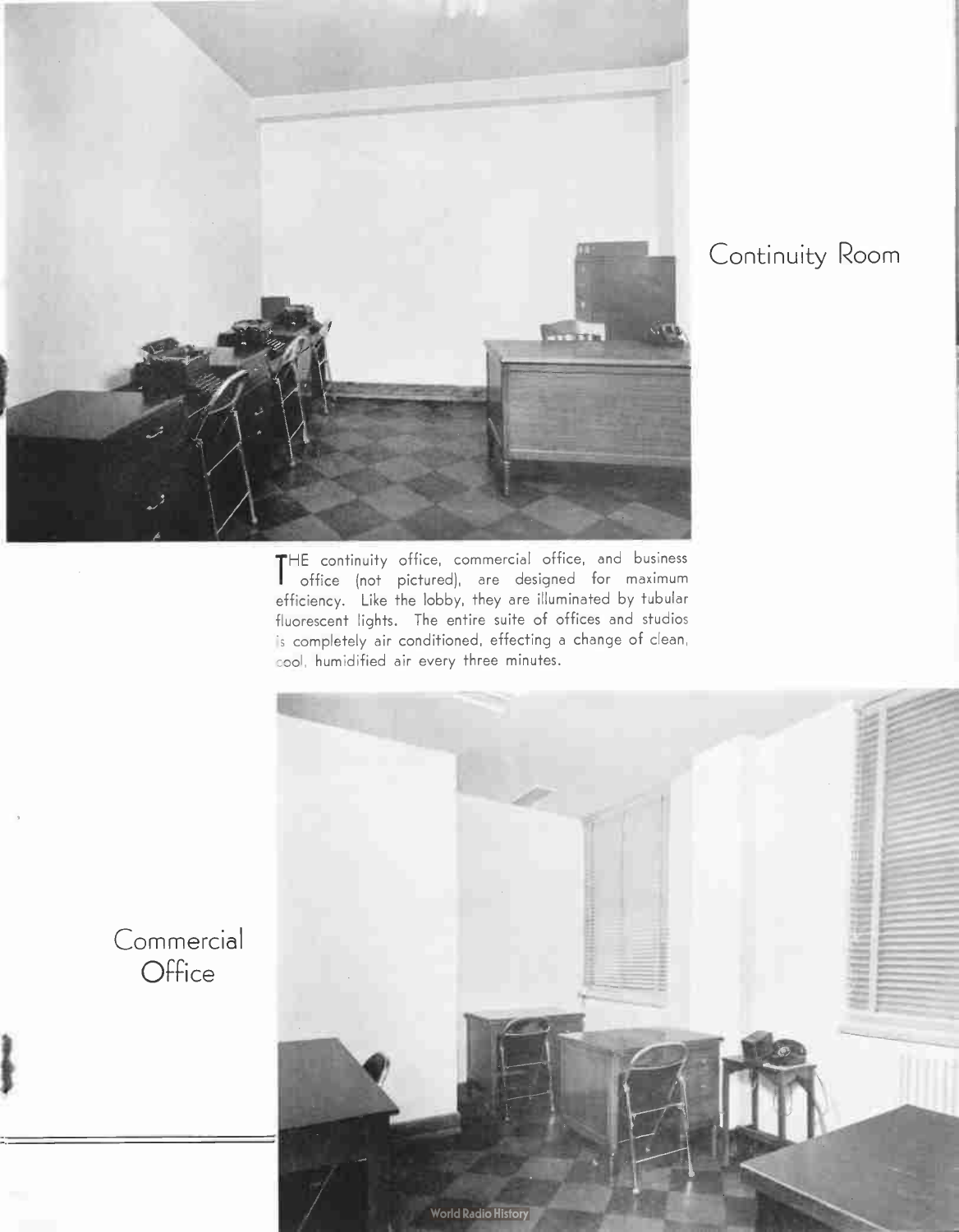

Transmitter

THE air-conditioned transmitter located on Highway No. 52 has turntables for recordings and transcriptions and a library of over 6,000 selections. Broadcast transmission is through the latest R. C. A. high fidelity equipment including short wave facilities used with KROC's mobile unit.



Partial View Interior of Transmitter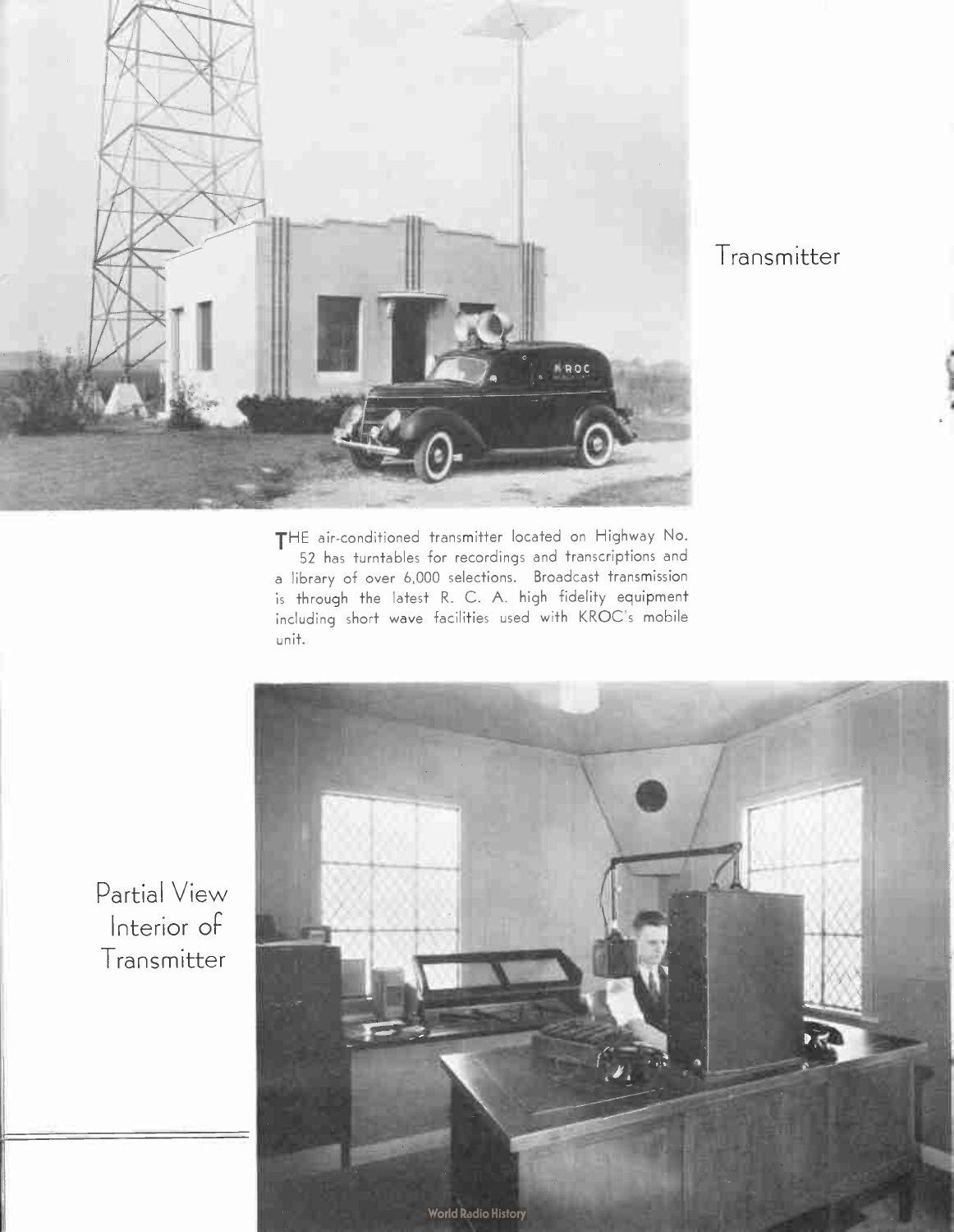

THE Owatonna and Faribault studios are important outlets for alert advertisers and are added sources of Southern M;rresota talent and entertainment.



Owatonna Lobby

Owatonna Studio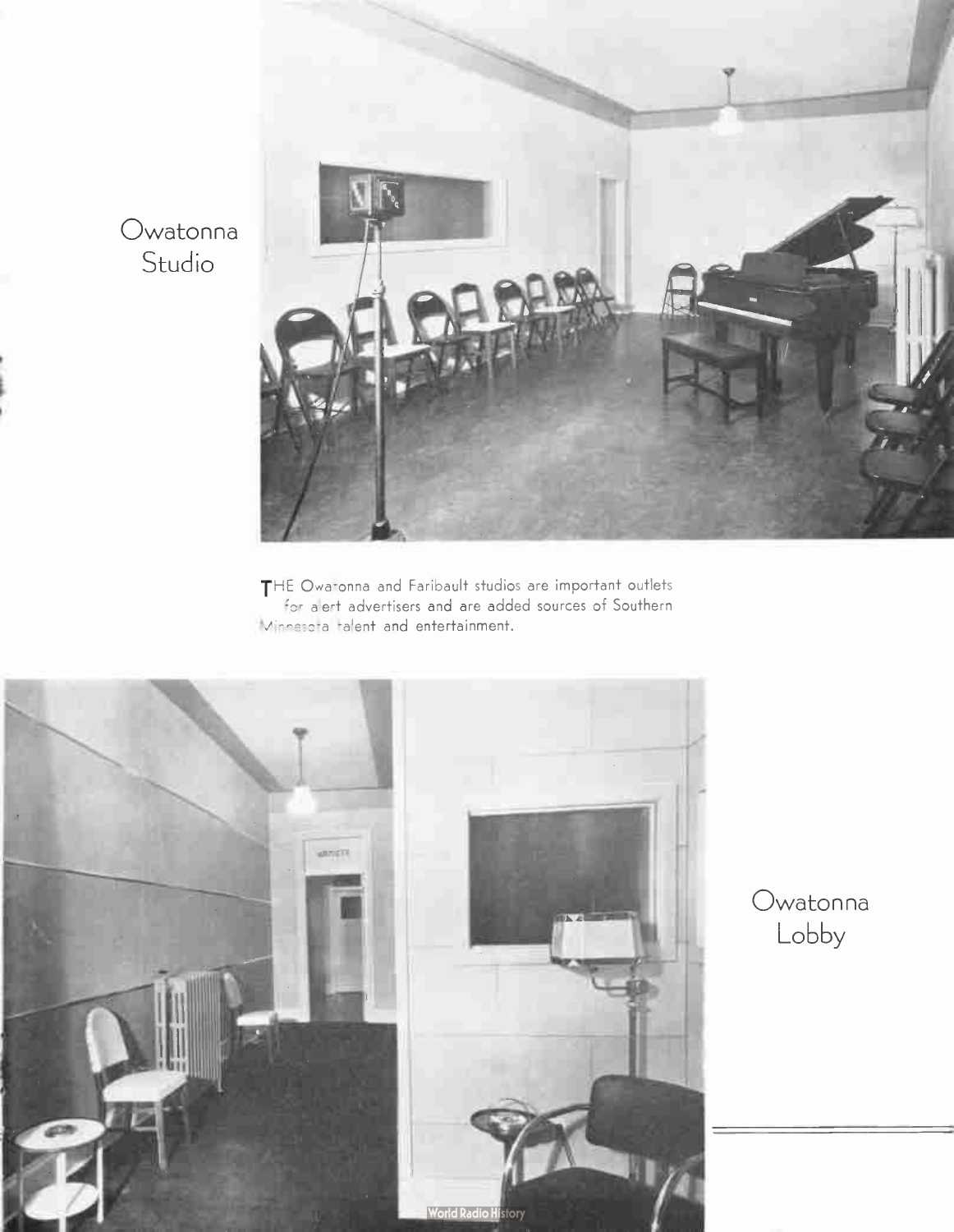

Owatonna Control Room

THE control rooms in Owatonna and Faribault are managed by a competent staff and are capable of handling a wide variety of programs.

•



'CAL.' SMITH Manager—Owatonna Studio



JOE FOSS Manager—Faribault Studios



GALEN YUST Engineer— Owatonna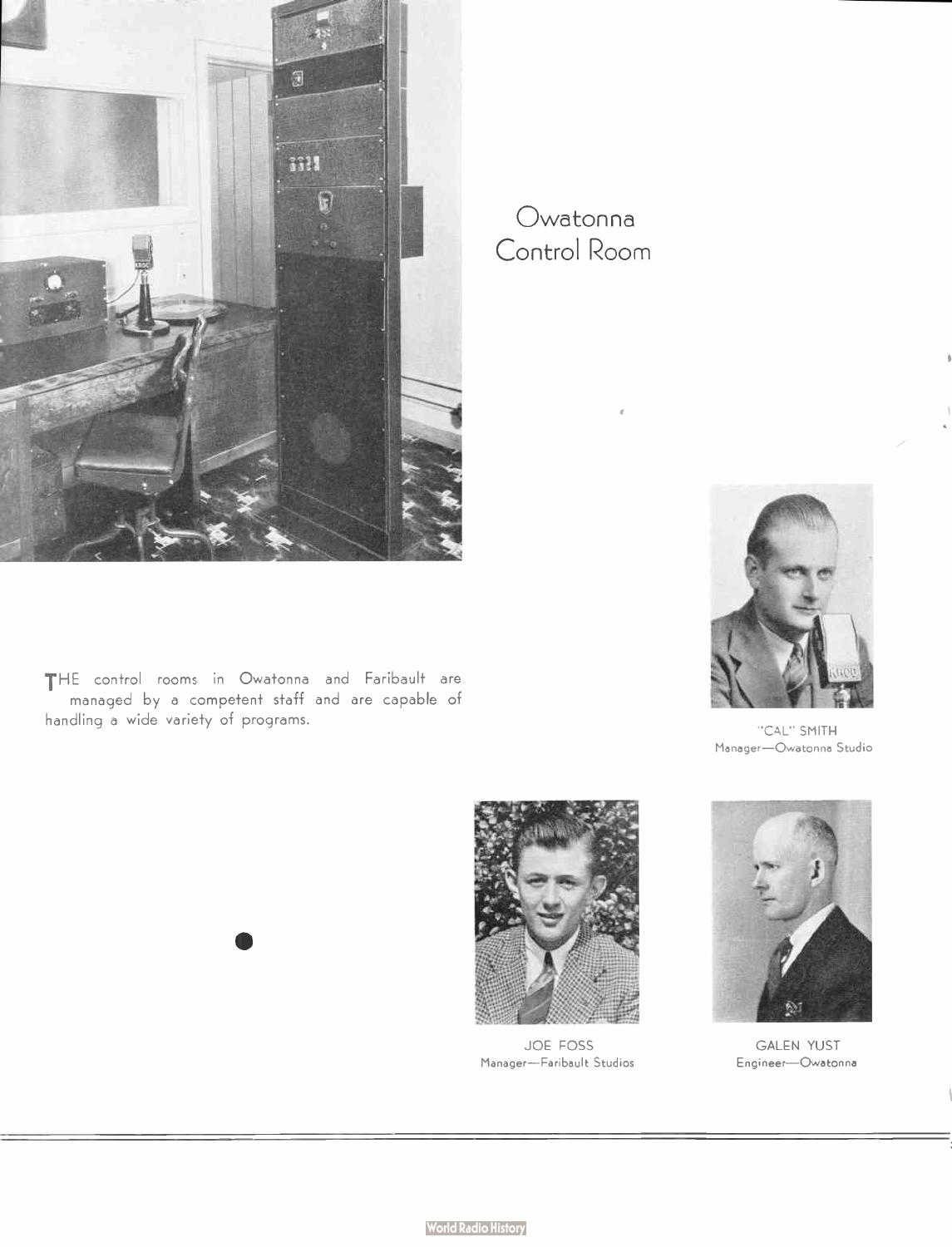## PERSONNEL OF KROC





Gregory P. Gentling Pres. & Gen. Manager

Maxine M. Jacobs Secy. & Office Manager







"Sally" Milne Continuity Dept.



Wm. " Bill" Neville Staff Pianist and Organist



Allen Embury Sports

Virginia Wrought Private Secy.

Gerald W. Wing Vice-Pres. & Studio Director LaVelle Waltman Program Director



E. Anson Thomas G. David Gentling W. R. " Bill" Knutson Fred C. Clarke Commercial Manager Commercial Department Commercial Representative

> Bob Smith Art & Advertising

Chief Engineer



Robert W. Cross Assist. Chief Engineer



Clinton W. Knapp Engineer



Don Von Holbenoff Remote Operator



Boynton Hagaman Operator



Walter Bruzek Special Events